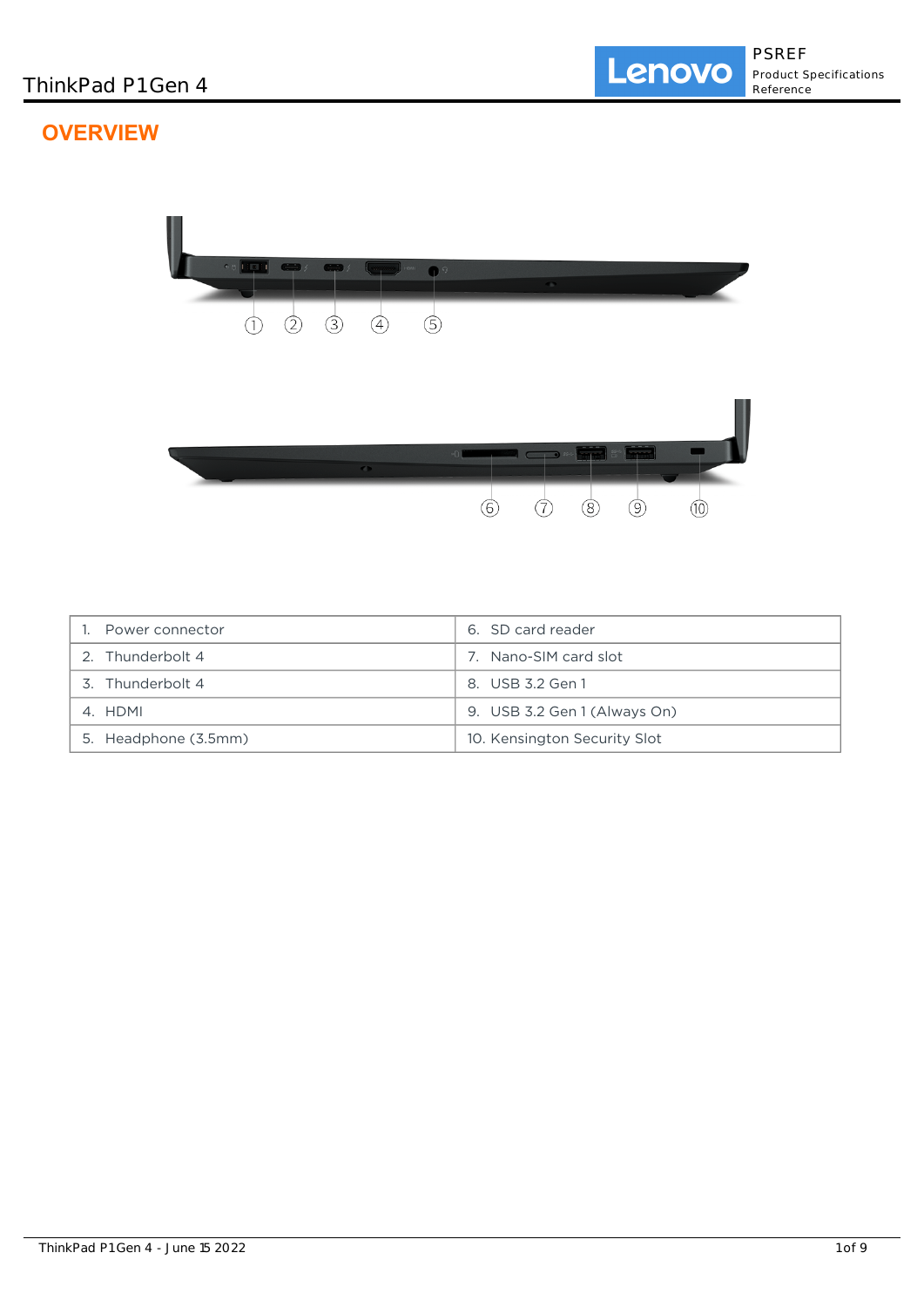## ThinkPad P1 Gen 4

# **PERFORMANCE**

## **Processor**

## **Processor Family**

11th Generation Intel® Core™ i7 / i9 or Intel Xeon® Processor

## **Processor**\*\*

|                   |     |    |           |        |      |                  | Processor Name Cores Threads Base Frequency Max Frequency Cache Memory Support Processor Graphics |
|-------------------|-----|----|-----------|--------|------|------------------|---------------------------------------------------------------------------------------------------|
| Core i7-11800H    |     | 16 | 2.3GHz    | 4.6GHz |      | 24MB   DDR4-3200 | Intel UHD Graphics                                                                                |
| Core i7-11850H    | 18  | 16 | 2.5GHz    | 4.8GHz |      | 24MB DDR4-3200   | Intel UHD Graphics                                                                                |
| Core i9-11950H    | l 8 | 16 | $2.6$ GHz | 5.0GHz |      | 24MB DDR4-3200   | Intel UHD Graphics                                                                                |
| Xeon W-11855M   6 |     |    | $3.2$ GHz | 4.9GHz | 18MB | DDR4-3200        | Intel UHD Graphics                                                                                |

## **Operating System**

## **Operating System**\*\* [1]

- Windows® 11 Pro 64
- Windows 11 Home 64
- Windows 11 DG Windows 10 Pro 64
- Windows 11 DG Windows 10 Pro 64 for Workstations
- Windows 10 Pro 64
- Windows 10 Pro 64 for Workstations
- Windows 10 Home 64
- Fedora Linux
- Ubuntu Linux LTS
- Red Hat Enterprise Linux (certified only)
- No operating system

Notes:

1. As preloaded OS, Fedora and Ubuntu Linux will be available in October 2021

## **Graphics**

#### **Graphics**\*\* [1]

| Graphics                                     | Type            | Memory        | <b>Key Features</b>                                                |
|----------------------------------------------|-----------------|---------------|--------------------------------------------------------------------|
| Intel UHD Graphics                           | Integrated      | Shared        | DirectX <sup>®</sup> 12                                            |
| NVIDIA® GeForce RTX™ 3080 Laptop<br>GPU      | Discrete        | 16GB<br>GDDR6 | Advanced Optimus, Resizable BAR, Dynamic Boost 2.0,<br>Direct X 12 |
| NVIDIA RTX A4000 Laptop GPU                  | <b>Discrete</b> | 8GB GDDR6     | Direct X 12                                                        |
| NVIDIA RTX A5000 Laptop GPU                  | <b>Discrete</b> | 16GB<br>GDDR6 | Direct X12                                                         |
| NVIDIA T1200 Laptop GPU                      | <b>Discrete</b> | 4GB<br>GDDR6  | Direct X 12                                                        |
| NVIDIA RTX A2000 Laptop GPU                  | <b>Discrete</b> | 4GB<br>GDDR6  | Direct X 12                                                        |
| NVIDIA RTX A3000 Laptop GPU                  | Discrete        | 6GB GDDR6     | Direct X 12                                                        |
| NVIDIA GeForce RTX 3070 Laptop<br><b>GPU</b> | <b>Discrete</b> | 8GB GDDR6     | Advanced Optimus, Resizable BAR, Dynamic Boost 2.0,<br>Direct X12  |

Notes:

1. Vapor Chamber cooling is available only with NV RTX A3000 /A4000 / A5000 and GeForce RTX 3070 / 3080 GPUs

## **Monitor Support**

#### **Monitor Support**

Supports up to 4 independent displays (native display and 3 external monitors via HDMI® and Thunderbolt™)

• HDMI supports up to 4K@60Hz on NVIDIA T1200 or Intel UHD model, or 8K@60Hz on other discrete graphics model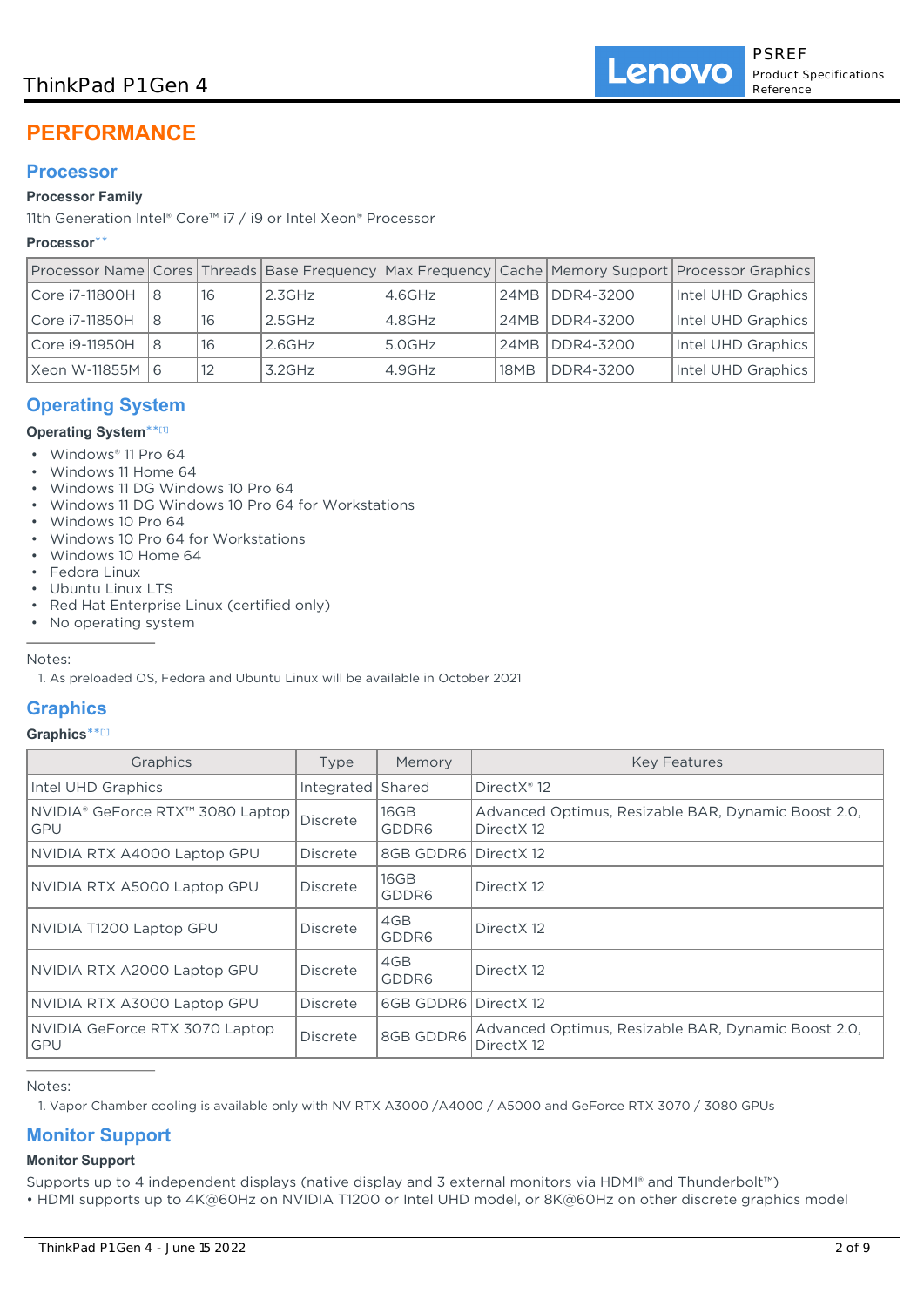• Thunderbolt supports up to 5120x3200@60Hz

## **Chipset**

#### **Chipset**

Intel WM590 chipset

## **Memory**

#### **Max Memory**[1]

Up to 64GB DDR4-3200

#### **Memory Slots**

Two DDR4 SO-DIMM slots, dual-channel capable

#### **Memory Type**\*\*

• DDR4-3200 ECC

• DDR4-3200 non-ECC

#### **Memory Protection**

ECC on models with ECC DIMMs and Xeon processor

Notes:

1. The max memory is based on the test results with current Lenovo® memory offerings. The system may support more memory as the technology develops.

## **Storage**

#### **Storage Support**<sup>[1][2]</sup>

- One drive, up to 2TB M.2 2280 SSD
- Model with Intel UHD Graphics, NVIDIA T1200, and NVIDIA RTX A2000 Graphics: •
	- up to two drives, 2x M.2 SSD
	- M.2 2280 SSD up to 2TB
	- RAID 0/1 support

#### **Storage Slot**<sup>[3]</sup>

Two M.2 slots

- One M.2 2280 PCIe® Gen 3x4 slot, supports M.2 2280 SSD
- One M.2 2280 PCIe Gen 4x4 slot, supports M.2 2280 SSD

#### **Storage Type**\*\*\*

| Disk Type | Interface                                             | <b>RPM</b> | Offering                  | Security |
|-----------|-------------------------------------------------------|------------|---------------------------|----------|
|           | M.2 2280 SSD   PCIe NVMe®, PCIe 4.0 x4 Performance  - |            | 512GB / 1TB / 2TB         | Opal2    |
|           | M.2 2280 SSD PCIe NVMe, PCIe x4                       |            | 256GB / 512GB / 1TB Opal2 |          |

#### **RAID**[4]

RAID 0/1 support (All M.2 SSD drives will work at PCIe Gen 3 in RAID mode)

Notes:

- 1. The storage capacity supported is based on the test results with current Lenovo storage offerings. The system may support larger storage as the technology develops.
- 2. Dual storage is only available on models with Intel UHD graphics, NVIDIA T1200, and NVIDIA RTX A2000
- 3. M.2 PCIe Gen 4 SSD in a M.2 PCIe Gen 3 slot runs at PCIe Gen 3 speeds
- 4. Opal capability is not available in RAID mode.

## **Removable Storage**

**Optical**

None

#### **Card Reader**

SD card reader, supports UHS-II SD card

## **Multi-Media**

#### **Audio Chip**

High Definition (HD) Audio, Realtek® ALC3306 codec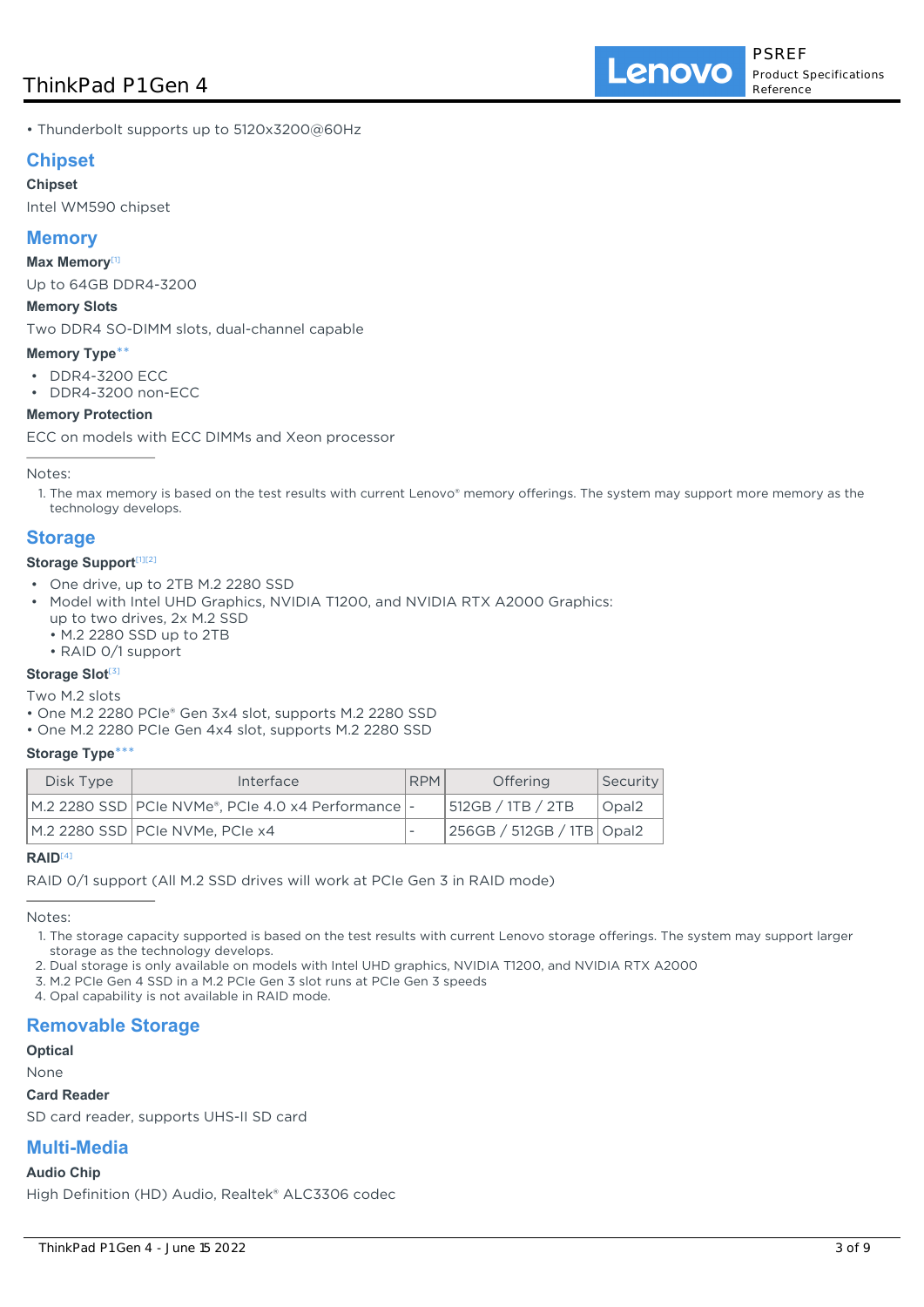#### **Speakers**

Stereo speakers, Dolby® Atmos®

#### **Microphone**

- Dual array microphone, far-field
- No microphone

#### **Camera**\*\*

- FHD 1080p, with privacy shutter, fixed focus
- IR & FHD 1080p hybrid, with privacy shutter, fixed focus
- No camera

## **Battery**

#### **Battery**

Integrated Li-Polymer 90Wh battery, supports Rapid Charge (charge up to 80% in 1hr)

#### **Max Battery Life**[1]

MobileMark® 2018: 10.9 hr JEITA 2.0: 13.7 hr

Notes:

1. All battery life claims are approximate maximum and based on results using the MobileMark 2014, MobileMark 2018, JEITA 2.0, continuous 1080p video playback (with 150nits brightness and default volume level) or Google Power Load Test (PLT) battery-life benchmark tests. Actual battery life will vary and depends on many factors such as product configuration and usage, software use, wireless functionality, power management settings, and screen brightness. The maximum capacity of the battery will decrease with time and use.

## **Power Adapter**

#### **Power Adapter**\*\* [1]

- 135W slim tip (3-pin) AC adapter, 100-240V, 50-60Hz
- 170W slim tip (3-pin) AC adapter, 100-240V, 50-60Hz
- 230W slim tip (3-pin) AC adapter, 100-240V, 50-60Hz

Notes:

1. AC adapter offerings depend on the country.

## **DESIGN**

## **Display**

#### **Display**\*\* [1][2]

| <b>Size</b> | Resolution            | Touch           |            | Type   Brightness | Surface                                 | Aspect<br>Ratio | Contrast<br>Ratio | Color<br>Gamut                           | Viewing<br>Angle | <b>Key Features</b>                                                              |
|-------------|-----------------------|-----------------|------------|-------------------|-----------------------------------------|-----------------|-------------------|------------------------------------------|------------------|----------------------------------------------------------------------------------|
| 16.0"       | WQXGA<br>(2560x1600)  | None            | <b>IPS</b> | 400 nits          | Anti-glare                              | 16:10           | 1200:1            | 100%<br>sRGB                             | $170^\circ$      | Low blue light, DC<br>dimmima                                                    |
| 16.0"       | WQUXGA<br>(3840x2400) | None            | <b>IPS</b> | 600 nits          | Anti-glare                              | 16:10           | 1500:1            | 100%<br>Adobe <sup>®</sup><br><b>RGB</b> | $170^\circ$      | Low blue light,<br>Dolby Vision <sup>™</sup> .<br>DisplayHDR™ 400,<br>DC dimmimg |
| 16.0"       | WQUXGA<br>(3840x2400) | Multi-<br>touch | <b>IPS</b> | 600 nits          | Anti-<br>reflection,<br>Anti-<br>smudge | 16:10           | 1500:1            | 100%<br>Adobe<br><b>RGB</b>              | $170^\circ$      | Low blue light,<br>Dolby Vision,<br>DisplayHDR 400,<br>DC dimmimg                |

### **Color Calibration**

- X-Rite® Pantone® factory color calibration
- No color calibration

#### **Touchscreen**

- Capacitive-type on-cell multi-touch, supports 10-point touch
- Non-touch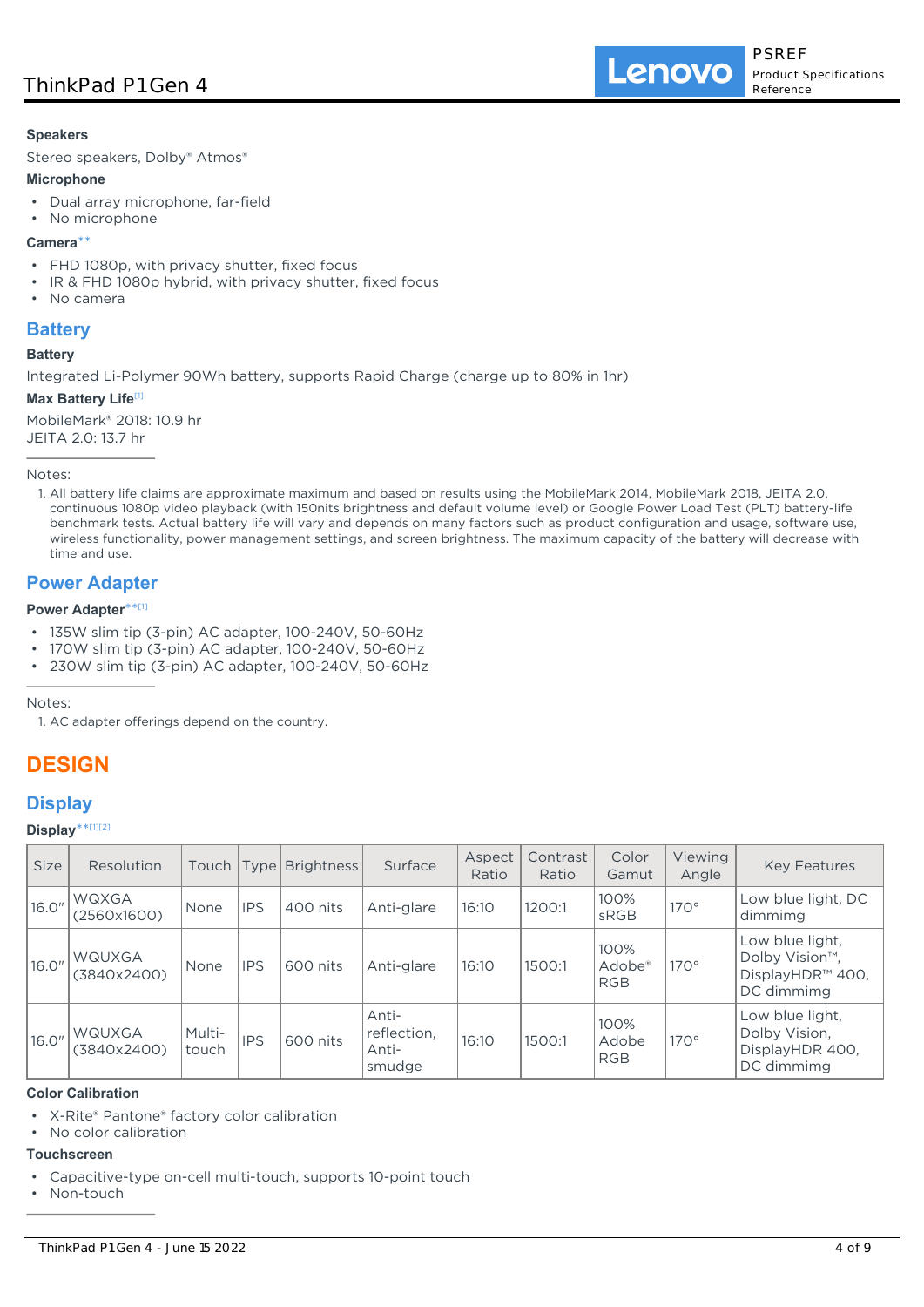## ThinkPad P1 Gen 4

Lenovo

Notes:

- 1. California Electronic Waste Recycling Fee
- In California, per state law, Lenovo charges an electronic waste recycling fee on this covered device at the time of sale of the product. For more information, go to https://www.calrecycle.ca.gov/Electronics/Consumer
- 2. For non-OLED display, HDR is only supported under hybrid mode.

## **Input Device**

#### **Pen**

- Lenovo Pen Pro
- No pen (pen sold separately)
- No support (non-touch display doesn't support pen input)

#### **Keyboard**

6-row, spill-resistant, multimedia Fn keys with Unified Communications controls

#### **Keyboard Backlight**

LED backlight

#### **UltraNav™**

3-button TrackPoint® pointing device and glass surface multi-touch touchpad, 67.6 x 115 mm (2.66 x 4.53 inches)

## **Mechanical**[1]

#### **Dimensions (WxDxH)**

| <b>Models</b> | Dimensions                                                                |
|---------------|---------------------------------------------------------------------------|
| Touch models  | $ 359.5 \times 253.8 \times 18.2 \text{ mm}$ (14.15 x 9.99 x 0.72 inches) |
|               | Non-touch models 359.5 x 253.8 x 17.7 mm (14.15 x 9.99 x 0.7 inches)      |

#### **Weight**

| Models                                         | Weight            |  |  |  |
|------------------------------------------------|-------------------|--|--|--|
| $ $ Non-touch models $ 1.81$ kg (3.99 lbs) $ $ |                   |  |  |  |
| Touch models                                   | 1.86 kg (4.1 lbs) |  |  |  |

#### **Case Color**\*\*

- Black
- 37-degree twill CF weave

#### **Case Material**\*\*

- CFRP / GFRP (top), Aluminium (bottom)
- CFRP / GFRP hybrid (top), Aluminium (bottom)

Notes:

1. The system dimensions and weight vary depending on configurations.

# **CONNECTIVITY**

#### **Network**

#### **Onboard Ethernet**\*\*

- Ethernet support via optional Lenovo USB-C® to Ethernet Adapter
- USB-C to GbE RJ-45 Dongle

#### **WLAN + Bluetooth®**[1][2]

Intel Wi-Fi® 6E AX210, 802.11ax 2x2 Wi-Fi + Bluetooth 5.2

#### **WWAN**[3]

• Qualcomm® Snapdragon™ X55 5G Modem-RF System, M.2 card, with embedded eSIM functionality

## • No support

## **SIM Card**

- Nano SIM Card, Lenovo Connect 24 months, 4G LTE
- No SIM card inbox

## **NFC**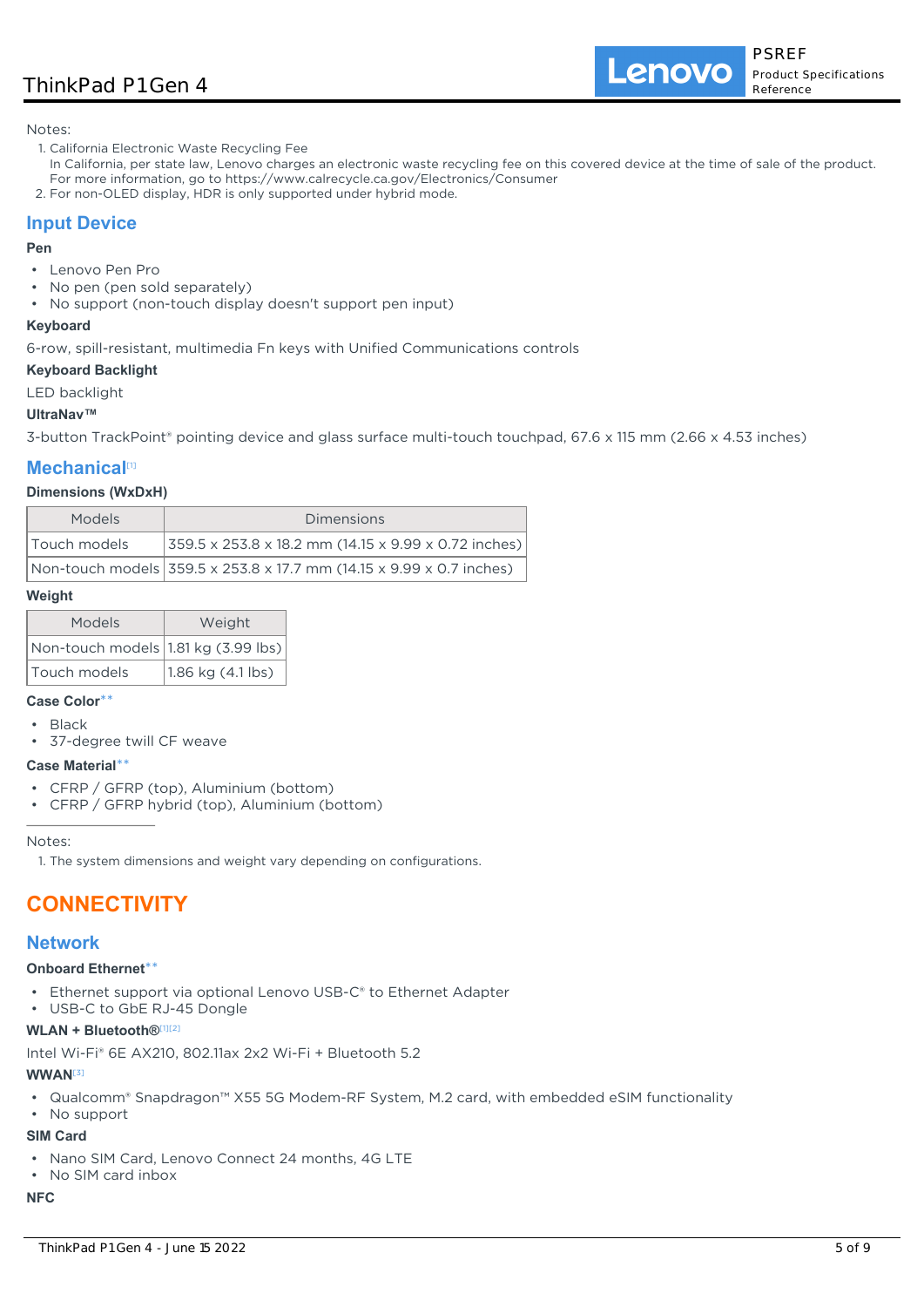No support

#### Notes:

- 1. Bluetooth 5.2 is hardware ready but may run at a lower version due to OS limitation
- 2. 6GHz Wi-Fi 6E operation is dependent on the support of the operating system, routers/APs/Gateways that support Wi-Fi 6E, and the regional regulatory certifications & spectrum allocation.
- 3. WWAN is only available on models with Intel UHD graphics, NVIDIA T1200, and NVIDIA RTX A2000.

#### **Ports**[1]

#### **Standard Ports**

- 2x USB 3.2 Gen 1 (one Always On)
- 2x Thunderbolt 4 / USB4® 40Gbps (support data transfer, Power Delivery 3.0 and DisplayPort™ 1.4a)
- 1x SD card reader
- 1x Headphone / microphone combo jack (3.5mm)

#### **Optional Ports\*\***

- 1x Nano-SIM card slot (WWAN support models)
- 1x HDMI 2.0 (model with integrated graphics)
- 1x HDMI 2.0 (model with NVIDIA T1200 graphics)
- 1x HDMI 2.1 (model with Geforce RTX graphics)
- 1x HDMI 2.1 (model with NVIDIA RTX graphics)

#### Notes:

- 1. The transfer speed of following ports will vary and, depending on many factors, such as the processing speed of the host device, file attributes and other factors related to system configuration and your operating environment, will be slower than theoretical speed. USB 2.0: 480 Mbit/s;
- USB 3.2 Gen 1 (SuperSpeed USB 5Gbps, formerly USB 3.0 / USB 3.1 Gen 1): 5 Gbit/s;
- USB 3.2 Gen 2 (SuperSpeed USB 10Gbps, formerly USB 3.1 Gen 2): 10 Gbit/s;
- USB 3.2 Gen 2x2 (SuperSpeed USB 20Gbps): 20 Gbit/s;
- Thunderbolt 3/4: 40 Gbit/s

## **Docking**

#### **Docking**

Various docking solutions supported via Thunderbolt or USB-C. For more compatible docking solutions, please visit [Docking for ThinkPad® P1 Gen 4](https://smartfind.lenovo.com/accessories/#/search?categoryL1Name=Docking&categoryL2Names&pageIndex=1&pageSize=40&query=20Y3)

## **Monitor Cable**

#### **Monitor Cable**\*\*\*

- Lenovo HDMI to VGA Monitor Adapter
- Lenovo USB-C to DisplayPort Adapter
- Lenovo USB-C to VGA Adapter
- No monitor cable

## **SECURITY & PRIVACY**

## **Security**

#### **Security Chip**\*\*

- Discrete TPM 2.0, TCG certified
- Firmware TPM 2.0 integrated in chipset
- Disabled (in some regions)

#### **Physical Locks**

Kensington® Nano Security Slot, 2.5 x 6 mm

#### **Smart Card Reader**

No smart card reader

#### **Fingerprint Reader**

Touch style fingerprint reader on power button, match-on-chip

#### **BIOS Security**

- Power-on password
- Supervisor password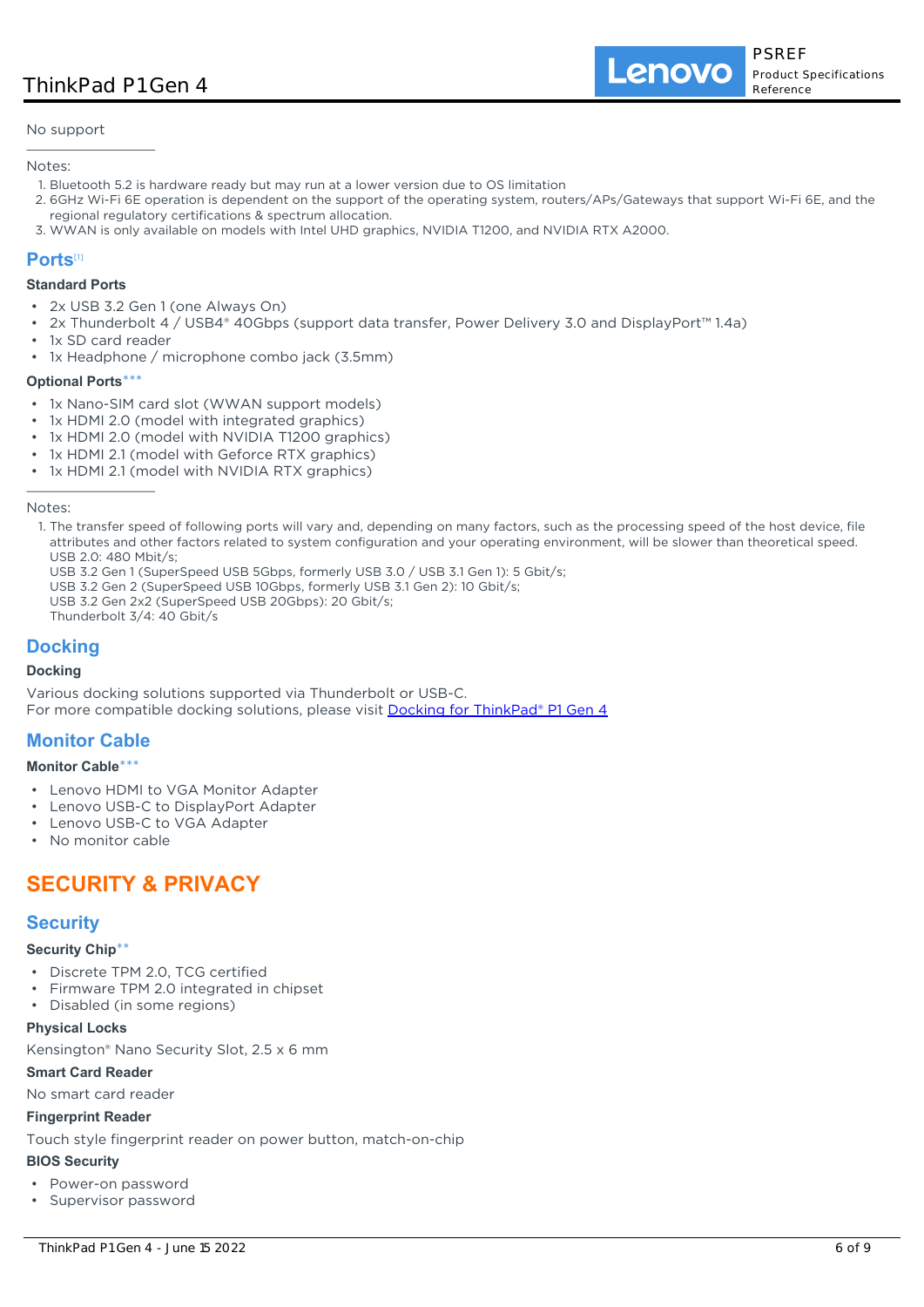## ThinkPad P1 Gen 4

- NVMe password
- Self-healing BIOS

#### **Other Security**

(Optional) IR camera for Windows Hello

## **MANAGEABILITY**

## **System Management**

#### **System Management<sup>[1]</sup>**

- Intel vPro
- Non-vPro

Notes:

1. Intel vPro offers a superset of DASH's defined capabilities.

# **SERVICE**

## **Warranty**

#### **Base Warranty**\*\* [1]

- 1-year depot service
- 1-year depot with 2-year system board service (Korea only)
- 1-year limited onsite service
- 3-year (1-yr battery) depot service
- 3-year (1-yr battery) limited onsite service
- No base warranty

#### Notes:

1. More information of warranty policy, please access https://pcsupport.lenovo.com/warranty

## **ENVIRONMENTAL**

## **Operating Environment**

#### **Temperature**[1]

- Operating: 5°C (41°F) to 35°C (95°F)
- Storage and transportation in original shipping packaging: -20°C (-4°F) to 60°C (140°F)
- Storage without package: 5°C (41°F) to 43°C (109°F)

#### **Humidity**

- Operating: 8% to 95% at wet-bulb temperature 23°C (73°F)
- Storage and transportation: 5% to 95% at wet-bulb temperature 27°C (81°F)

#### **Altitude**

Maximum altitude (without pressurization): 3048 m (10,000 ft)

Notes:

1. When you charge the battery, its temperature must be no lower than  $10^{\circ}$ C (50°F).

# **ACCESSORIES**

## **Bundled Accessories**

## **Bundled Accessories**

- Lenovo USB-C to Ethernet Adapter
- None

# **CERTIFICATIONS**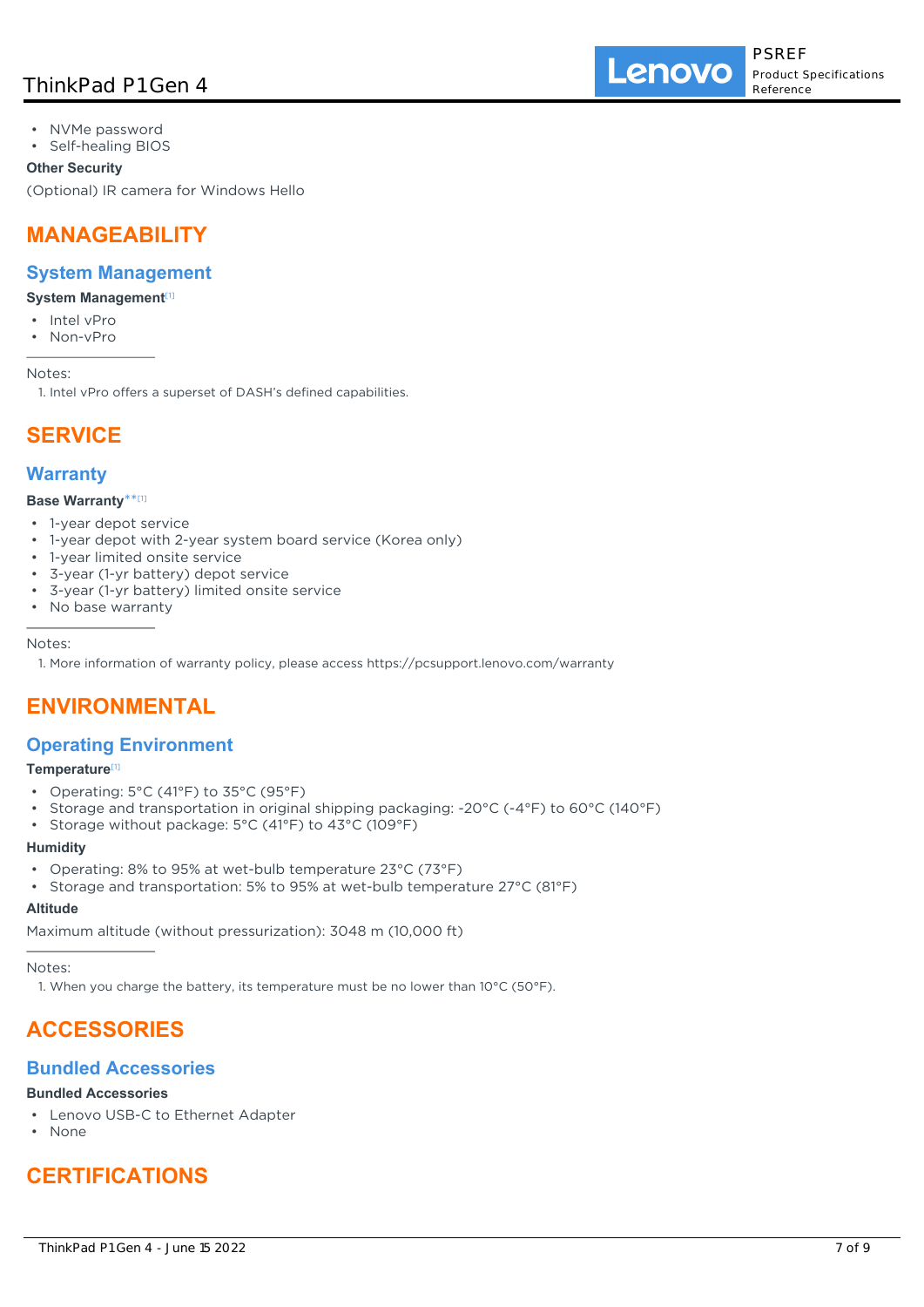## **Green Certifications**

## **Green Certifications**

- EPEAT™ Gold
- ENERGY STAR® 8.0
- RoHS compliant

## **Other Certifications**

#### **Mil-Spec Test**

MIL-STD-810H military test passed

## **ISV Certifications**

#### **ISV Certifications**

Please visit www.thinkworkstations.com/isv-certifications/

- Feature with \*\* means that only one offering listed under the feature is configured on selected models.
- Feature with \*\*\* means that one or more offerings listed under the feature could be configured on selected models.
- Lenovo reserves the right to change specifications or other product information without notice. Lenovo is not responsible for photographic or typographical errors. LENOVO PROVIDES THIS PUBLICATION "AS IS," WITHOUT WARRANTY OF ANY KIND, EITHER EXPRESS OR IMPLIED, INCLUDING THE IMPLIED WARRANTIES OF MERCHANTABILITY OR FITNESS FOR A PARTICULAR PURPOSE. Some jurisdictions do not allow disclaimer of express or implied warranties in certain transactions, therefore this disclaimer may not apply to you.
- The specifications on this page may not be available in all regions, and may be changed or updated without notice.